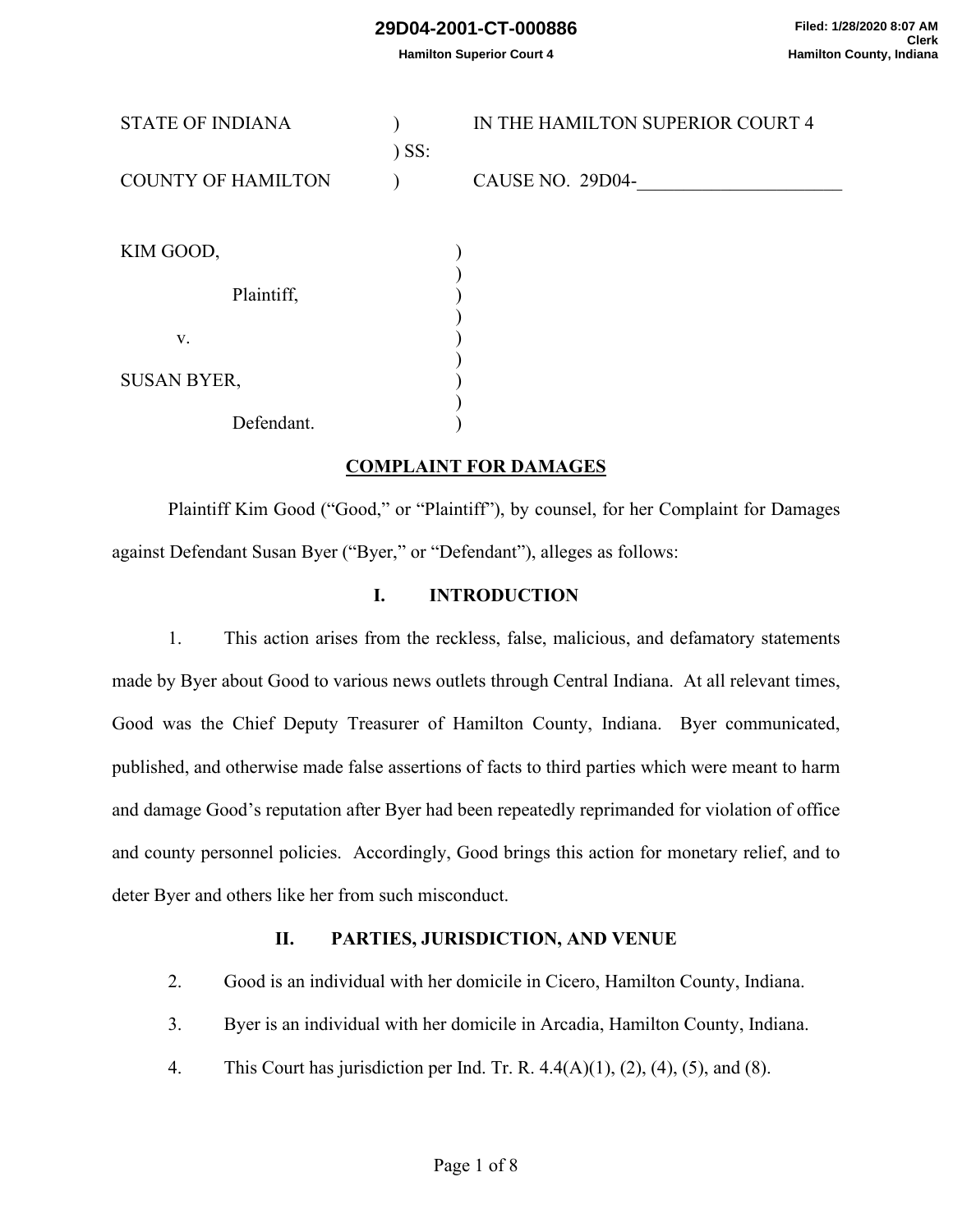5. Venue is proper in Hamilton County per Ind. Tr. R. 75(A)(1), (5), (8), and (10).

#### **III. FACTS RELEVANT TO ALL COUNTS**

6. Good was appointed by the Hamilton County Treasurer Jennifer Templeton ("Templeton") as the Chief Deputy Treasurer of Hamilton County in January 2013.

7. Byer has been an employee of the Hamilton County Treasurer's Office for approximately thirteen (13) years working in various positions, most recently as a Bankruptcy Lender Clerk

8. From July 2017 through March 2018, Byer was frequently and consistently disciplined for violating office policies and work rules such as distracting the attention of others, shouting, demonstrating/causing a disruption in the workplace, unauthorized overtime, disobeying a reasonable order of a supervisor to perform assigned work, refusing to comply with written or verbal instructions, negligently handling of funds, and falsifying county tax records.

9. Templeton and Good attempted to discipline Byer on numerous occasions which resulted in her attempting to get other employees of the Treasurer's Office to make life difficult for Templeton and Good by refusing to follow orders, viewing confidential information on Templeton and Good's desks, and making false complaints.

10. Byer was finally fired on or about March 27, 2018 after numerous written and verbal warnings issued by Templeton, Good, and/or Hamilton County Human Resources.

11. Byer filed a wrongful termination lawsuit on November 14, 2018 which alleged, among other things, that she was fired for threatening to uncover a criminal enterprise, approved by Good, whereby her family members and others she selected had statutorily-required fees waived on late tax payments.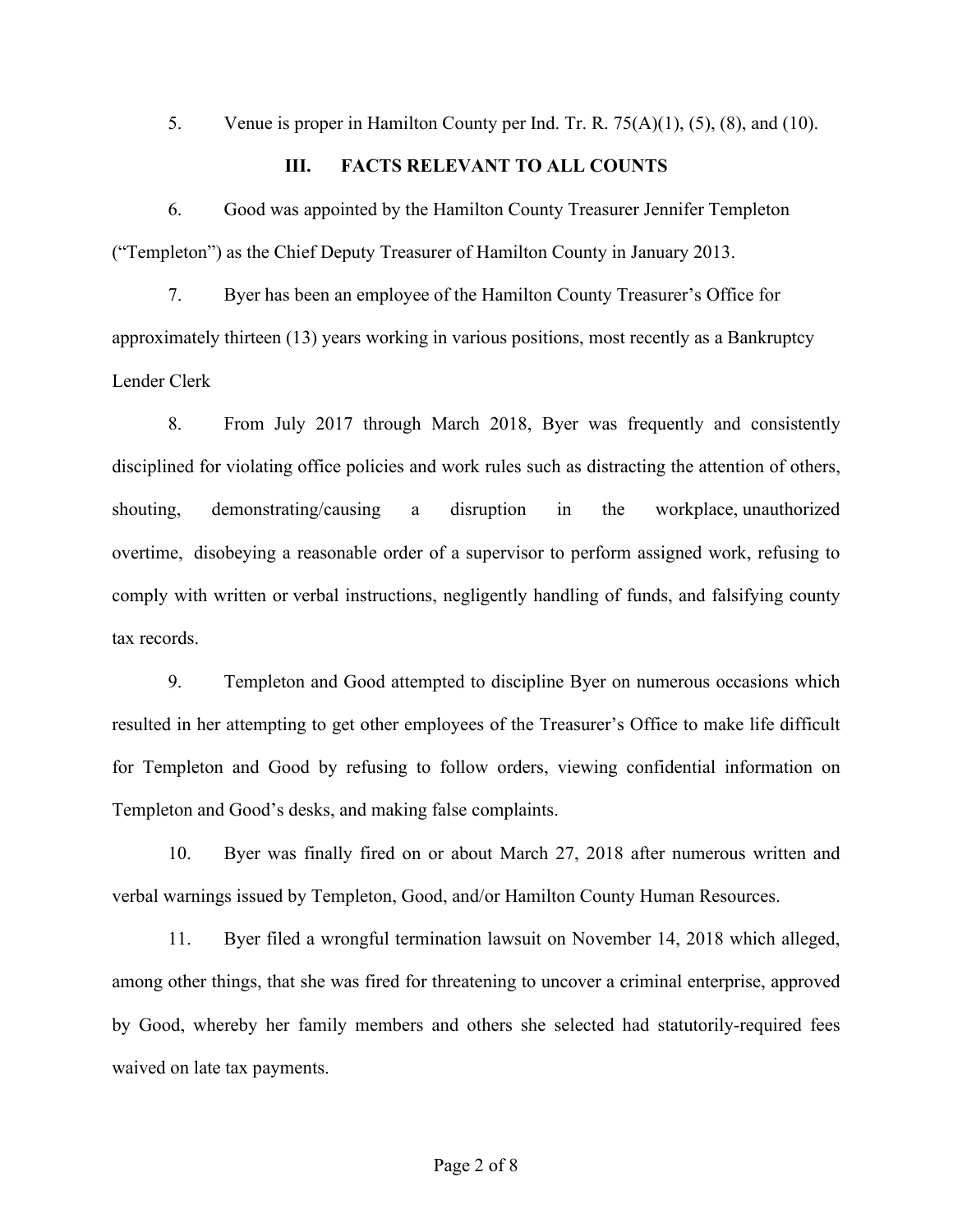12. Specifically, Byer claimed that Good restricted Treasurer's office employees from marking late tax payments from county employees as "on time" even though Good had commonly asked them to do so for her family's late property tax payments.

13. Byer claims, in her lawsuit, that Templeton and Good fired her to "conceal potentially criminal activities of employees."

14. The case was referred to a special prosecutor for criminal investigation.

15. On or about December 2, 2019, the special prosecutor issued a report which indicated that there was "insufficient evidence to find that Good's parents had been allowed to make late payments without having to pay a late fee."

16. Even had there been sufficient evidence, the report stated, "there is no provision in Indiana criminal law that makes this specific conduct a crime."

17. On January 6, 2020, Good announced her intention to run for Hamilton County Treasurer in 2020.

18. At various times, in furtherance of her actual malice towards Good, Byer made the following false, malicious, and defamatory statements against Good between the dates of November 2018 and April 2019 (collectively the "Statements").

## **IndyStar – November 15, 2018**

- A. "Byer acknowledges in the complaint that she and other employees participated in the practice and asserts that when she reminded her supervisor, Chief Deputy Kim Good, that they were doing it at her direction, it angered her boss";
- B. "Among the tax payments that employees were asked to falsify were those of Good's parents, the lawsuit alleges and Byer said in an interview";
- C. "Ever since I had been working there, we were told that it was OK to put county employees through later";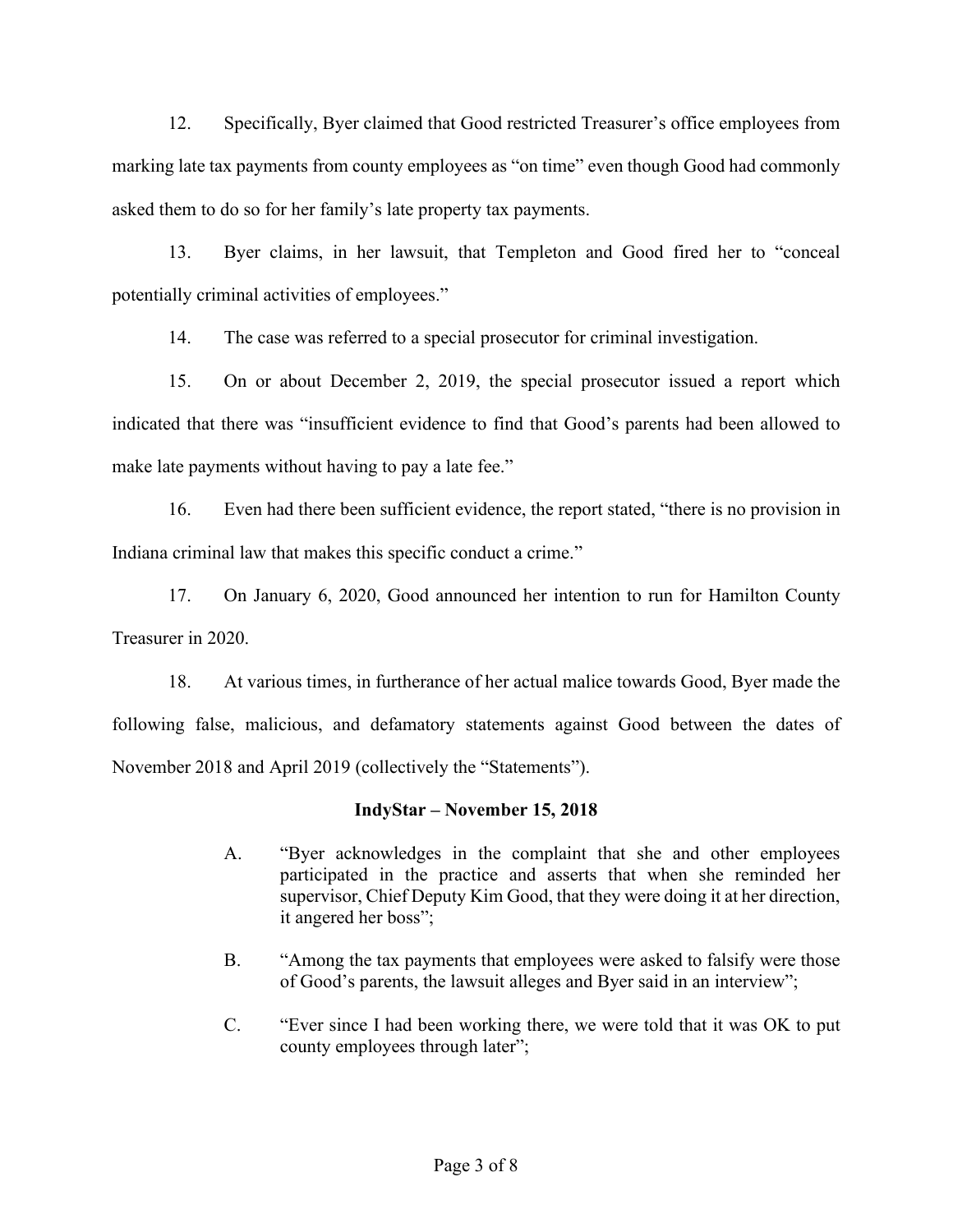- D. "Byer said after she complained, according to the suit, Templeton and Good waged a campaign of abuse against her and all employees were ordered to remove family photos and other personal items from their desks and were told they could not use their cellphones while in the office."
- E. "Clerks were told in July 2017 they could no longer mark as 'on-time' late payments from county employees and others, even though Good had commonly asked them to do so for her family's property tax payments, the lawsuit alleges."
- F. "They made the working environment awful," Byer said in an interview, adding that she was disciplined three times.
- G. Byer said in an interview that she previously had a good relationship with Templeton and Good and claims she was being groomed to run for treasurer in six years. Templeton is serving her second straight term and is prohibited from seeking a third straight in 2020. Good was a two-term treasurer who preceded Templeton and plans to run in 2020, Byer said.

# **IndyStar - December 16, 2018**

- H. "Former employee Susan Byer claims that for years clerks marked late tax payments from family and government employees as "on-time" to allow them to skirt the fine for being tardy, a violation of department rules and, possibly, the law."
- I. "Byer said the practice was approved by Treasurer Jennifer Templeton and Deputy Treasurer Kim Good until suddenly, in mid-2017, they ordered a halt to it and told the staff it would be considered a felony if they continued.
- J. "Byer asserts that she was fired about eight months later because Templeton and Good feared she would tell county oversight officials that it was her supervisors who approved the late filing waivers to begin with."
- K. "Byer said she was fired for allegedly failing to charge the appropriate fees for other types of documents after a series of disciplinary actions for insubordination, which included a suspension."
- L. "Stoesz said Byer saved documents showing that payments were accepted late without penalty, which will help her prove the motivation for her firing after 13 years in the treasurer's office."

# **IndyStar – April 4, 2019**

M. "The workers' allegations corroborate those of Susan Byer, who was fired in March 2018 and is suing the county for wrongful termination. She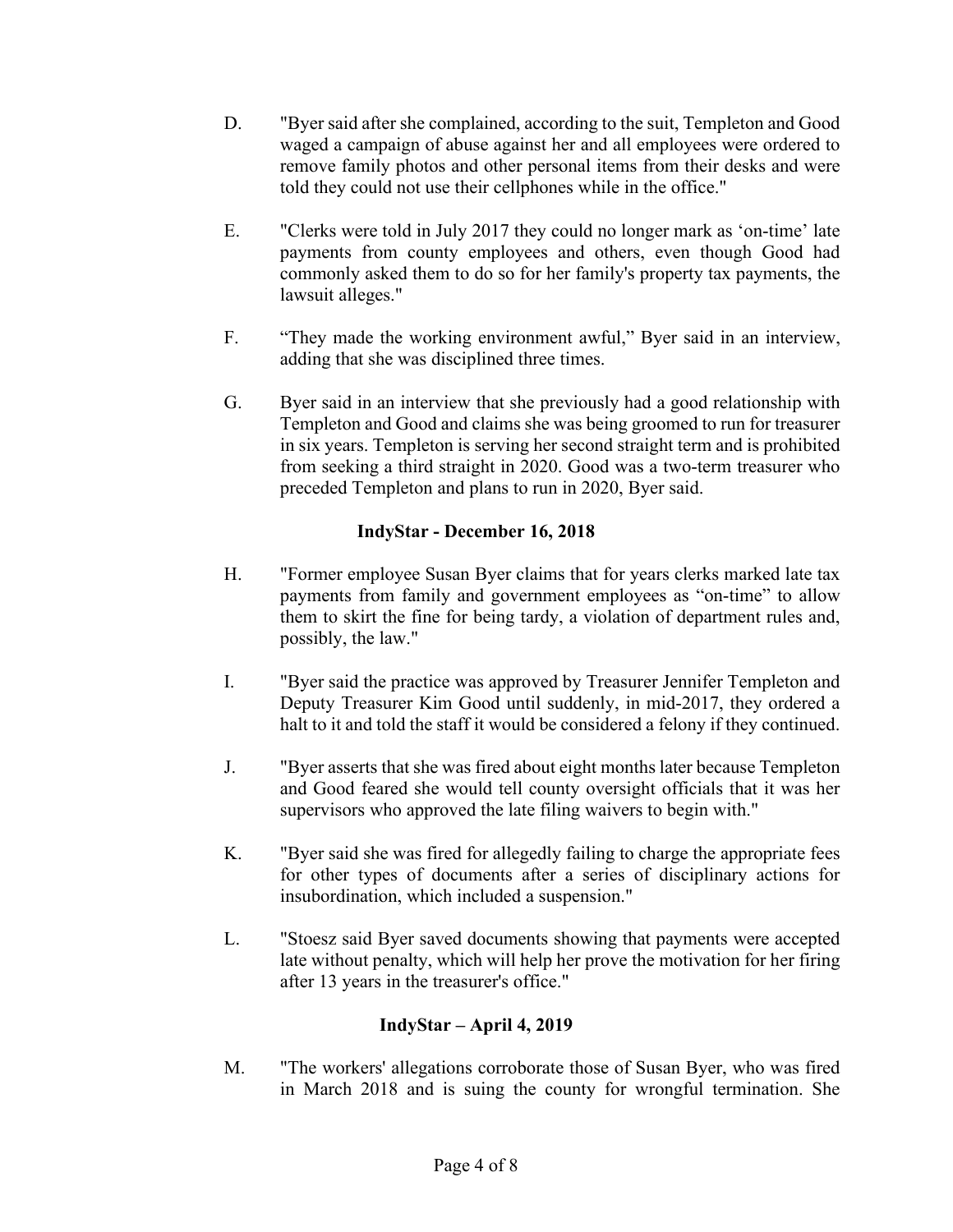claimed that she was fired to prevent her from exposing the existence of the alleged practice involving late fees and to keep others in the office silent."

- N. "Byer said in an interview that employees had been directed by the Treasurer Jennifer Templeton and Chief Deputy Treasurer Kim Good to mark late tax payments as "on-time" for certain county employees or relatives so they could avoid paying fines."
- O. "But in July 2017, Byer and the employees who spoke to IndyStar said they were told by superiors to stop the alleged practice and warned that to continue it would be considered a crime. When they pointed out that they did so with the approval or request of their supervisors, a pattern of harassing behavior ensued, Byer and the three workers claim."

19. The Statements were published on various media, social media, and other outlets in-and-around Central Indiana.

20. The Statements were willfully false and misleading and/or were made with actual malice towards Good.

21. The Statements were published to hundreds of not thousands of individuals in and around Central Indiana including those who would vote for or against Good in her election to be Hamilton County Treasurer in 2020.

# **IV. CAUSES OF ACTION**

## **FIRST CLAIM (Defamation/Defamation Per Se)**

22. Good repeats, re-alleges, and incorporates each and every allegation contained in all of the paragraphs contained above as though fully set forth herein.

23. Good's claim arises out of and are for damages with regard to, each of the false and defamatory statements made by Byer and identified in the paragraphs above and its subparagraphs. All such statements were false, unprivileged, and published.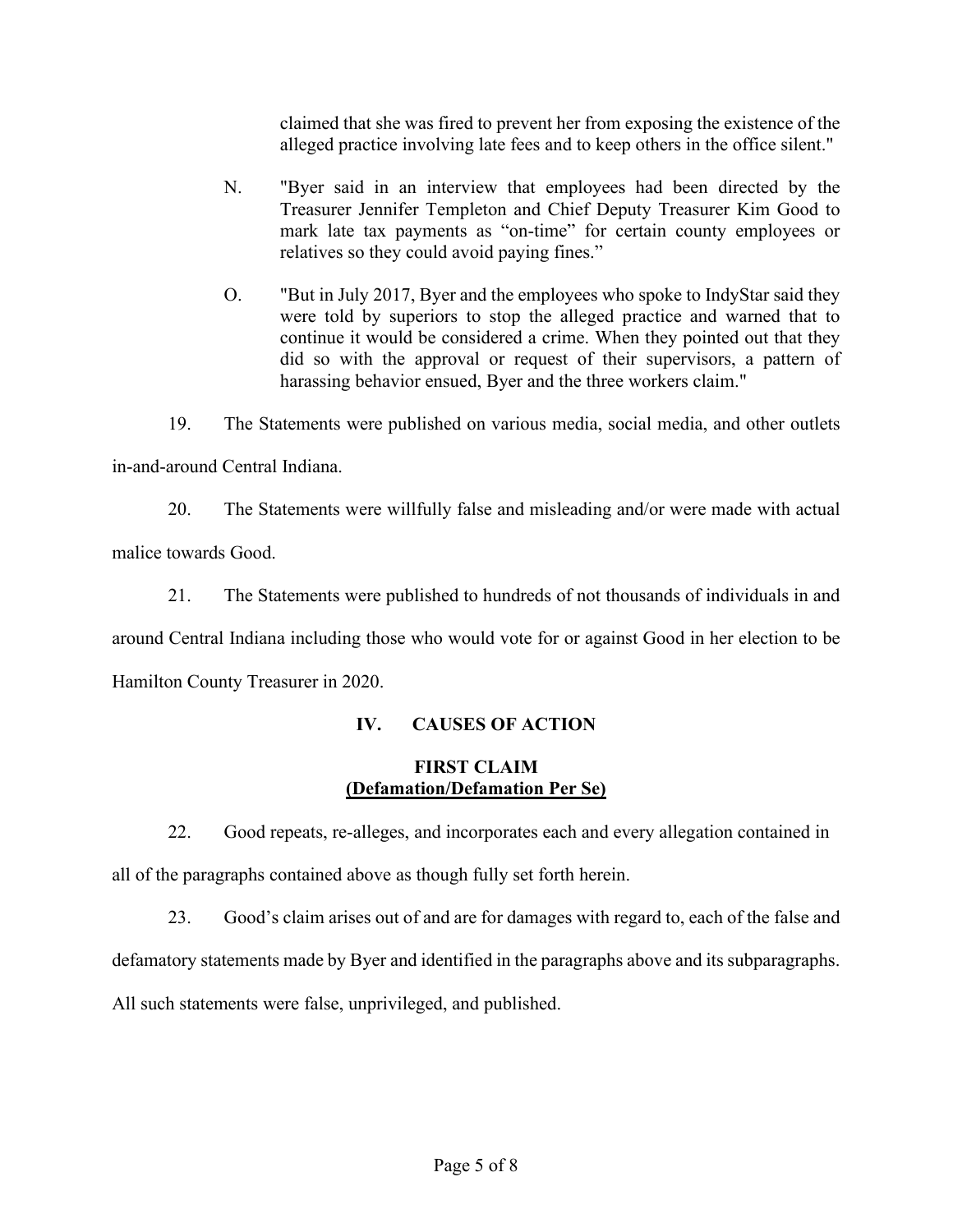24. Byer made her defamatory statements for improper purposes, with actual malice, and having knowledge that the statements would be published throughout and outside of the State of Indiana and the United States.

25. The above-pled misconduct by Byer constituted the tort of defamation in that it was a communication which "tends to harm a person's reputation by lowing the person in the community's estimation or deterring third persons from dealing or association with the person." *Baker v. Tremco, Inc*., 917 N.E.2d 650, 657 (Ind. 2009).

26. Byer intentionally portrayed Good in the above referenced manner knowing that this depiction was false and untrue and with actual malice.

27. The above-referenced false and defamatory statements made by Byer has caused Good damage and has exposed or will expose Good to pre-judgments and false judgments, which have injured her credibility and reputation in her dealings with others.

28. Since Byer' defamatory statements, both expressly and by implication, are ones that imputes potentially criminal misconduct which is also in Good's professional or occupational performance, she is presumed to have suffered injury and damages as a natural and probable consequence of such statements, and Byer has committed defamation *per se* under Indiana common law. *Kelley v. Tanoos*, 865 N.E.2d 593, 597 (Ind. 2007).

29. However, as a direct and proximate result of the aforementioned acts by Byer, she has caused harm to Good, which includes, but is not limited to general and specific damages in an amount to be proven at trial including damage to, among other things, her reputation, standing in the community, potential for future political involvement, and business opportunities and employment.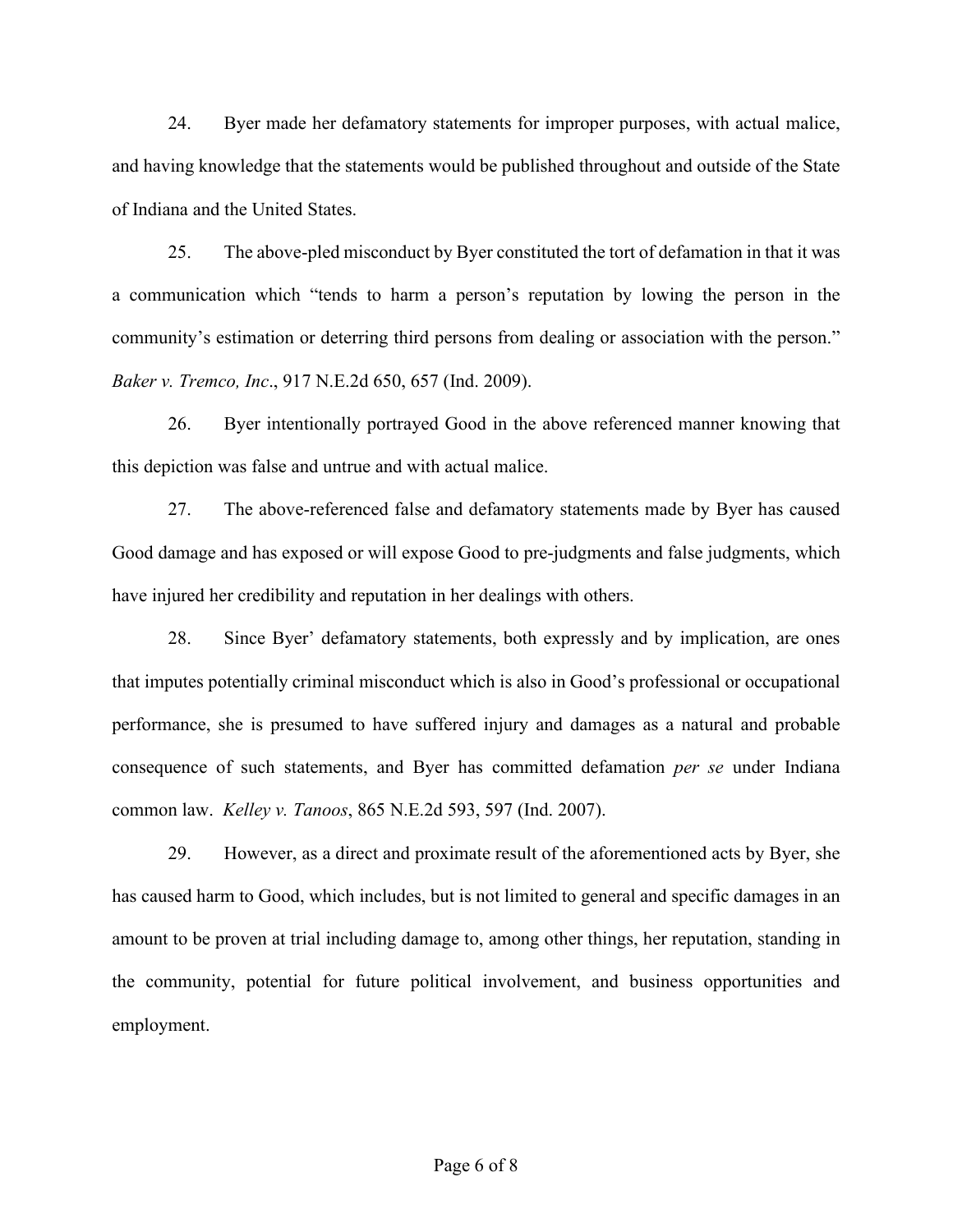30. Upon information and belief, Good alleges that the aforementioned acts of Byer were done intentionally or with conscious disregard of Good's rights, and with the intent to vex, injure, or annoy Good, such as to constitute oppression, fraud, malice, or wanton and reckless disregard of the truth, thus entitling Good to exemplary and punitive damages in an amount appropriate to punish or set as an example of Byer and to deter such conduct in the future, which amount will be proved at trial.

## **V. PRAYER FOR RELIEF**

WHEREFORE, Plaintiff prays for judgment in her favor against Defendant:

- 1. Awarding Plaintiff general and special damages against Defendant in an amount to be proven at trial, together with interest thereon at the legal rate;
- 2. Awarding Plaintiff compensatory, exemplary, and punitive damages in an amount sufficient to punish and deter Defendant, the exact sum of which to be determined as appropriate to the Court;
- 3. Awarding Plaintiff attorneys' fees and the costs of suit incurred herein, to the extent permitted by law;
- 4. Awarding Plaintiff pre-judgment and post-judgment interest; and
- 5. Such other relief as the Court deems just and proper.

Respectfully submitted,

Water 1. / voorlamour

Mario V. Massillamany  $(\#24643-49)$ Christopher P. Jeter (#25905-49) MASSILLAMANY JETER & CARSON LLP 11650 Lantern Road, Suite 204 Fishers, Indiana 46038 Telephone: (317) 576-8580 Facsimile: (317) 203-1012 Email: [Mario@mjcattorneys.com](mailto:Mario@mjcattorneys.com) [Chris@mjattorneys.com](mailto:Chris@mjattorneys.com) 

*Attorneys for Plaintiff Kim Good*